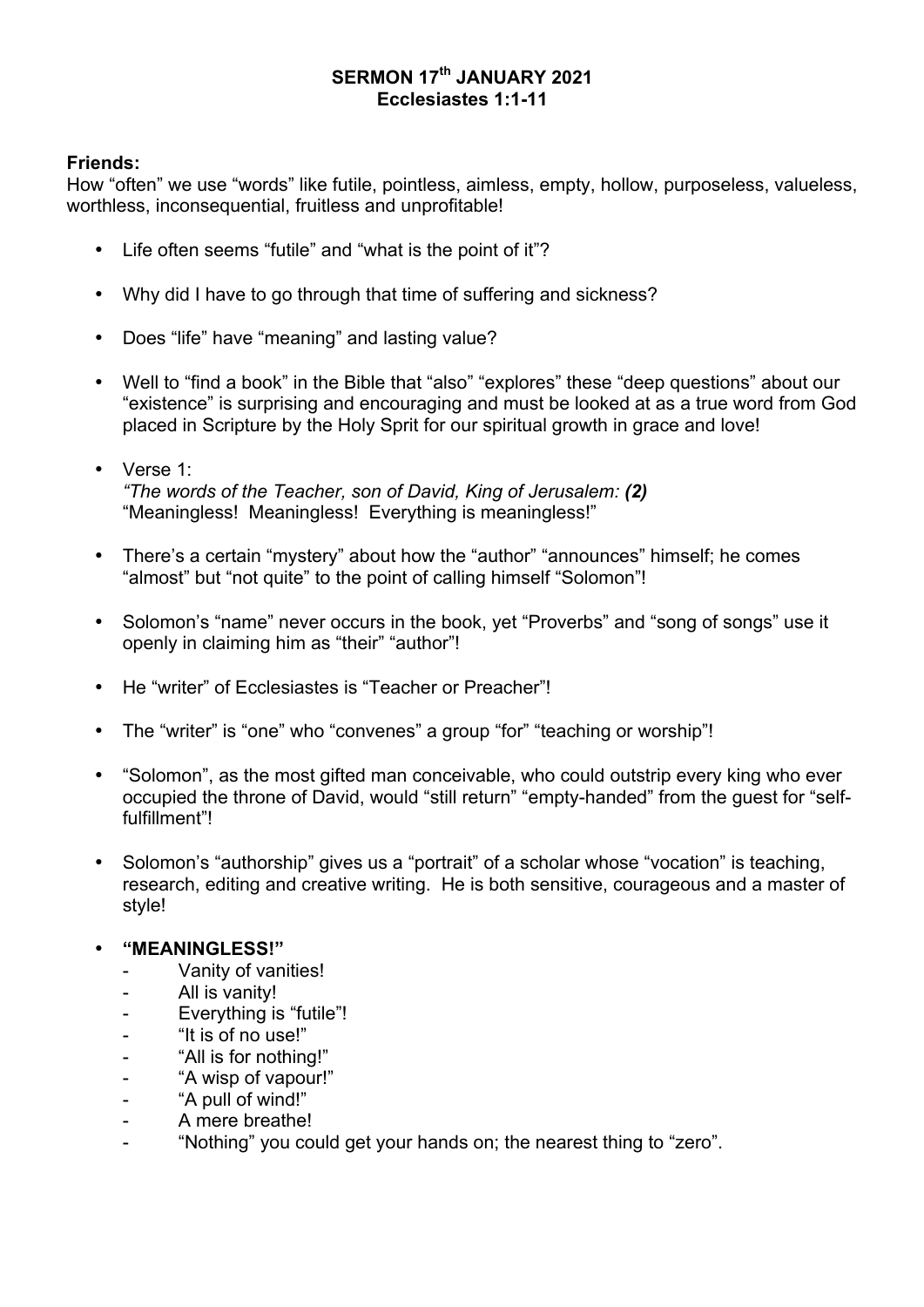- The "book ends" in Chapter 12:8 with almost "identical words": "Meaningless! Meaningless! Says the Teacher. "Everything is meaningless!"
- "Vanity, meaningless" is the "central theme" of the Book of Ecclesiastes!
- This word "vanity: appears almost "40" times in the book!
- The word in context means that which "lacks meaning or value", that which has "no substance" or that which is "temporal and short lived"!
- Verse 3: *"What do people "gain" from all their "labours" at which they "foil" "under the sun"?*
- The Teacher if "highlighting" the "failure" of "secularism"!
- Don't put your "confidence" in the things of "this" world!
- 'Gain' is a commercial term; "life" pays "no dividends"!
- If the "earthly life" is subject to "vanity", there is "no hope" of finding ultimate gain or satisfaction from its resources!
- "Labour" is "physical" foil or "mental" anguish!

#### **Friends:**

If your "view of life" goes "no further" than "under the sun", all your endeavours will have an undertone of "misery"!

- Perfection "cannot" be found in an "imperfect" world!
- "Vanity and Meaningless" characterizes man and the "realm" he occupies and dominates!
- If man's "resources" are entirely "this-worldly"! "No profit" is the "motto" over all he does!
- "Of course" there is another realm altogether that the Teacher will share later when he will speak of "God" who may be approached and worshipped!

*(Ch. 5:1-7)*

- "However" the Teacher will thoroughly "explore" the "abyss of pessimism" that this world offers! "Before" he gets to Chapter 5!
- Verse 4: *"Generations come and generations go, "but" the earth remains for ever!"*
- You spend your life "working", laboring, and what do you have to "show" for it?
- Mankind's "problem" is further aggravated by the "contrast" between the "brevity of life" and the "apparent" "permanence" of the earthly realm!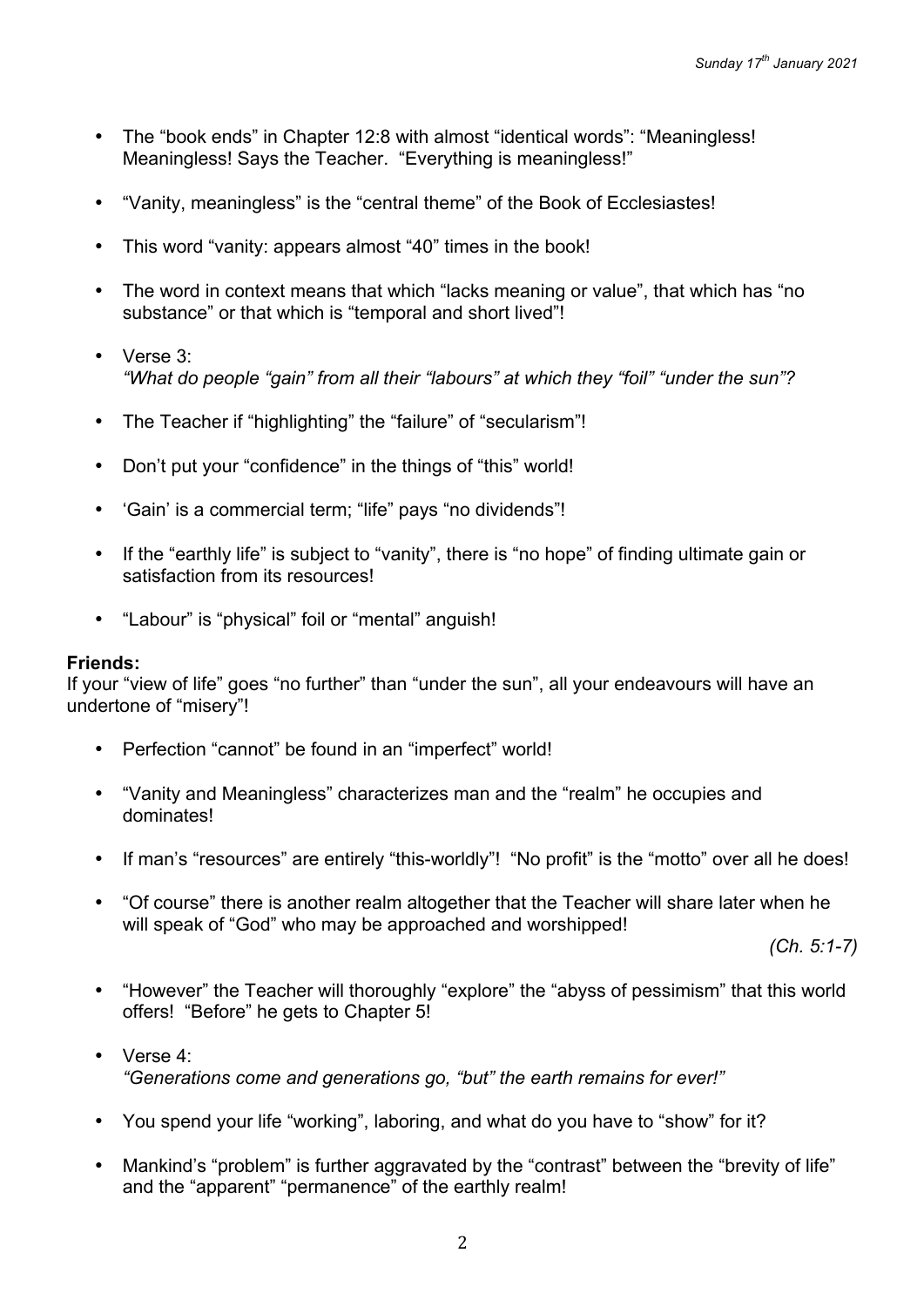- "Forever" means that "under the sun" there is "no conceivable end" to the problem of "earthly futility"!
- We all know that generations "come" and generations "go" and "our" generation too is passing away! We all understand that we can't take our "cars and boats", our "shares and money" to Heaven; they have "no" use in Heaven!
- When you look at your "family history genealogy" you can "see" all your "ancestors"!
- You only have to go back a few generations and see my relatives that I "never" met or knew! I know they existed, their names appear on birth certificates and marriage certificates, but I know "nothing" about their lives or legacy! I am "here" this morning 'because' of them, but that's "about it"!
- I "often" wonder what part of my efforts at life and ministry will "remain" "after" I have gone: this is the type of question the Teacher wants us to ask and provoke in us!

### **Friends:**

What will happen to all your "STUFF" when you "disappear" from this broken world?

- Kristian Bush, An American singer-songwriter sums this verse up well in his song "Trailer Hitch"! *"I don't know why, know why, Everybody wanna die "rich": Champagne, new plane: Work your way down the list. We try, everybody tries. Tries to fit into that ditch. You can't take it with you when you go. "Never" seem a "hearse" with a trailer hitch!"*
- Verse 5 to 7 reveal an ever present turmoil of activity; however "devoid of progress"!
- There is "no gain" for man in his foil, similarly" there is "no gain" for creation in her foil!
- "Three" examples are given!
	- 1. the repetitious cycles of the "sun"! Just like a runner on a circular track! **(V5)**
	- 2. the "wind" blowing round its circuits to no apparent purpose! **(V6)**
	- 3. the "waters" gushing into the seas without ever finding their task accomplished! **(V7)**
- The Old Testament says that "CREATION" rings with the "praises of the LORD"!
- Creation "belongs" to God!
- Clouds, storms, thunder, lightning, snow, all are within His control!
- The "fertility" of men, animals and plants are His to withhold or to give!
- God sets the bounds to the seas, orders summer and winter, makes the sun rule the day, the moon, the night, and brings out the stars by number!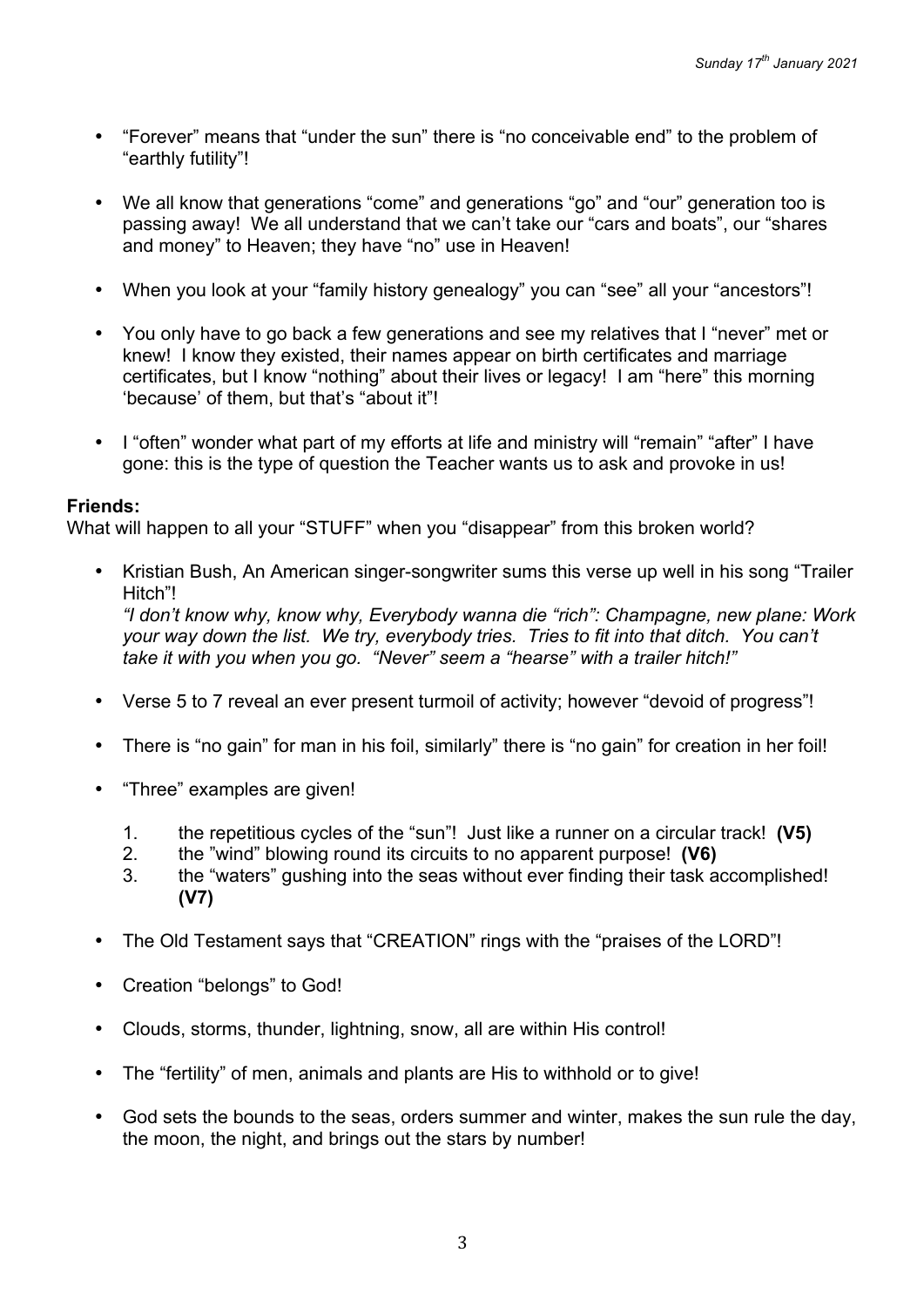- "But" the Teacher says, "take away its God" and "creation" no longer reflects God's glory; it illustrates the "weariness of mankind"!
- The "rivers" perpetually flow but make "no progress" in filling the sea!
- Our lives often feel like that; we work, we go home, we eat and sleep, and we go to work again, go home, eat, sleep, when does it all finish?
- Verse 8: *"All things are wearisome, more than one can say. The "eye" never has enough of seeing, nor the "ear" its fill of hearing!"*
- The Message translation puts it brilliantly:- *"Everything's boring, utterly boring – no one can find any meaning in it!" Boring to the eye, boring to the ear!" (V8)*
- In "Verses 8 to 11" Solomon brings "human experience" to the reader's attention!
- "All things" are full of "weariness"!
- We reach the end of the week worn out! Then we start a new week and on it goes!
- The end of the "month", the end of the "year", the "same consideration" faces us!
- As with the "course of nature: there are "3" characteristics of this experience!
- It is "repetitive"; it is "ordinary" and it is apparently "profitless"!
- As that "saying says": *"Another day older and deeper in debt!"*
- It's no wonder that the existentialist lists "boredom" as one of the chief characteristics of life.
- Verse 8: *"the eye "never" has enough of seeing!"*
- These days people have thousands of "pictures' on their phones and computer "BUT" they still want "more"!
- People have thousands of "songs" on their digital platforms BUT still want more!
- We all seem to have an innate "dissatisfaction" with what we have!
- Verse 9: *"There is "nothing new" under the sun"!"*
- Solomon is talking about "human nature"! Throughout the "millennia" it has "not" changed or improved!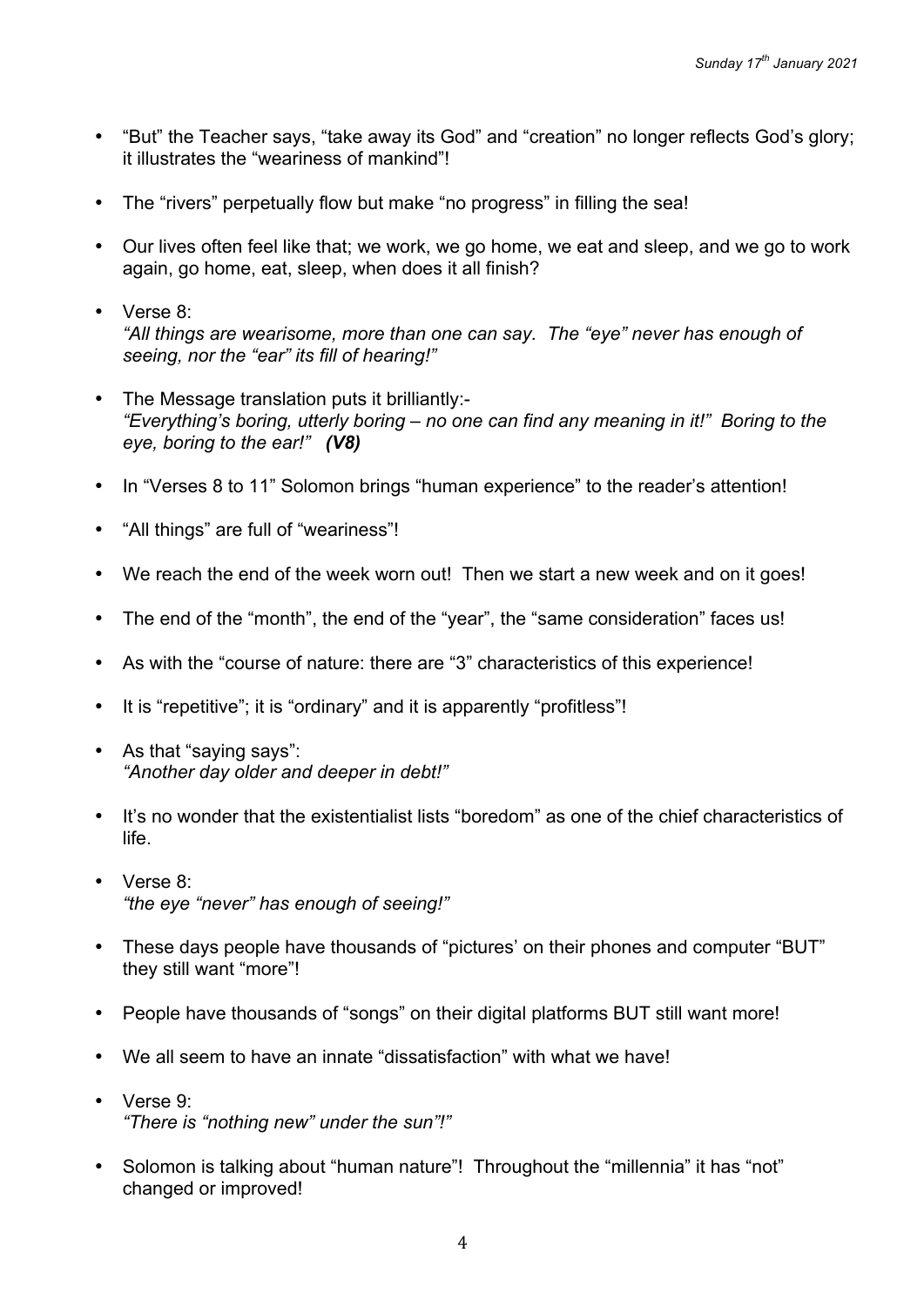- Many people throughout in the  $19<sup>th</sup>$  century that the human race was moving towards a "golden age", the promise of a new day, where there would be a "real improvement" in the human race! "Slavery" had been abolished, "industrial revolution" was improving the lives of many; "then" at the beginning of the 20<sup>th</sup> Century, the First World War (the war to end all wars!) took place and the liberal hope for the "golden age" was put on hold!
- Popular novelist "Kathe Koja" has claimed to spin her tales from threads of "bleak nothingness"!
- She speaks of a "black hole" that is at the "heart" of every novel!
- The "emptiness" we each carry close to our hearts; the emptiness of being alive in a world that doesn't care!
- "Koja" says if you stuff enough things down that "hole" our society "believes" you can finally satisfy it into silence!
- She says that has never been the case! Creativity, sex, art; not even "love" can "fill that hole"!
- "Solomon" would have "agreed"!
- In the first "seven verses" Solomon tells us that life is "futile", now in verses 8-11, Solomon tells us that life is also "FRUSTRATING"!
- The natural outgrowth of futility is "frustration"!
- All around us we see frustrated people!
- "Road rage" on our roads!
- "Shooting sprees" in schools and offices, "hopelessness" in the hearts of individuals: in "2019" in Australia "3,318" took their "own lives"!
- Solomon moves from the evidence of "futility"; to the evidence of "frustration" when "God" is "removed" from the picture!
- The ultimate "put-down" in today's society is to say we are experiencing "BOREDOM"! Yet everyone seems afflicted by it!
- We can never "see" enough or "hear" enough to bring satisfaction!
- Our entire "entertainment industry" rests on this premise!
- "Billions of dollars" are spent annually around the world on producing and purchasing "entertainment"!
- Some people track their lives on the basis of sports: cricket for summer, footy for winter, racing car tour throughout the year!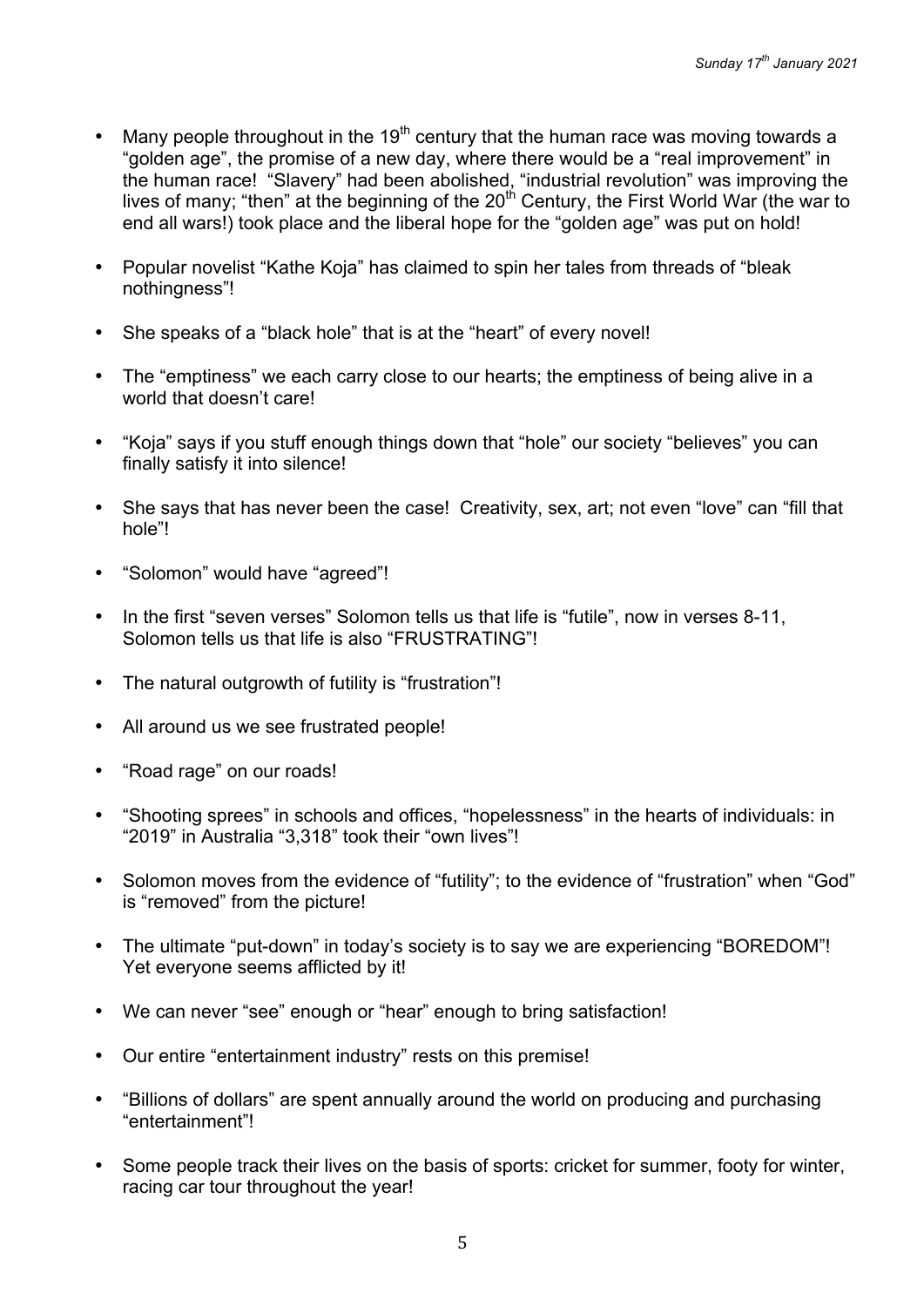- It's interesting to think about that even during a "pandemic", sport was "allowed" in Australia, even when most other things were "banned"!
- "Michael CRIGHTON", American author and filmmaker, who has sold over 200 million copies worldwide, and a dozen or so have been "adapted" into film!
- One of his "characters" "Robert Doniger", CEO of an enormous technology company addresses his workers: *"In "other centuries"; human beings wanted to be 'saved', or 'improved', or 'freed', or 'educated'! But in "our century", they want to be "ENTERTAINED"! The great fear is not of disease or death but of "BOREDOM". A sense of time on our hands, a sense of nothing to do! A sense that we are not amused! But where will this "mania for entertainment" "end?""*
- In "1958", Barnaby Conrad was badly "gored" in a bullfight in Spain! Eva Gabor and Noel Coward were overheard talking about this "incident" *"Noel, dharling", said Eva, "have you heard the news about poor Barnaby? He was terribly "gored" in Spain!" "He was what?" asked Coward in alarm! "He was "gored"! "Thank heavens, I thought you said "BORED"!*
- In fact there is "wisdom" there!
- "Ultimate boredom" the "fate" of those who can look only under the "sun for meaning may be the worst fate of all!
- Verse 9: *"What has been will be again, what has been done will be done again; there is "nothing" new under the sun!"*
- Solomon says, "nothing is fresh!"
- History merely repeats itself!
- It has "all" been done before!
- Chris Ross" filed this 'last column' for the "Jacksonville Daily Progress"!

*"If I've learned anything in my days at the Progress, its there really "isn't anything new" under the sun! The longer I worked as a reporter; the more I realized I'm doing the same stories over and over. Some of the names and places and even motives would change, but essentially it was the same old thing!"*

- Solomon's "conclusion" so fare is that life under the sun, with its mechanical repetition, is all "vanity"!
- "Nothing" is "satisfying" and nothing is "new", and nothing is "remembered"!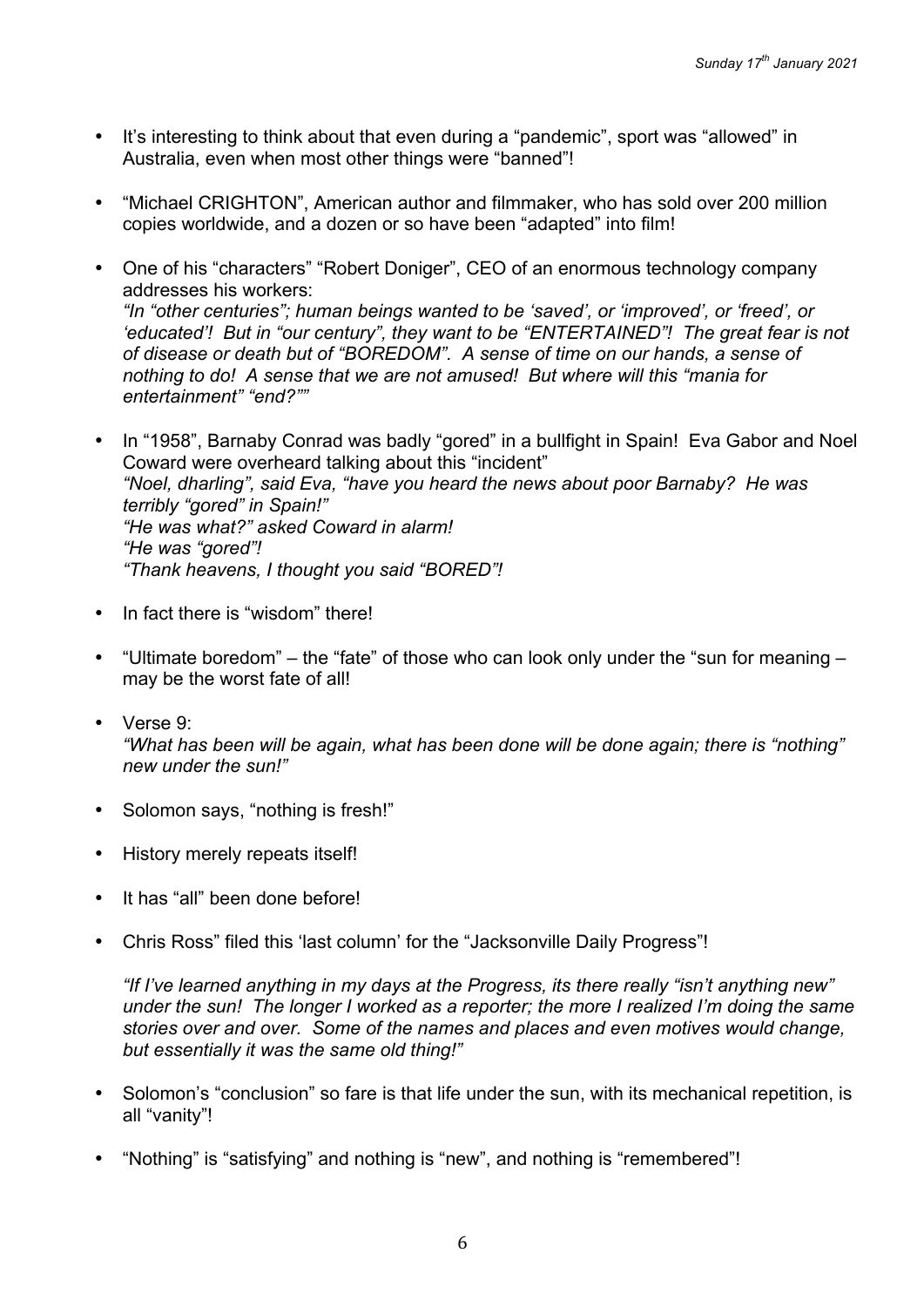• Verse 11<sup>:</sup>

*"No one remembers the former generations, and even those yet to come will not be remembered by those who follow them!"*

- Do you "know" who "Chris Watson" and "George Reid" were?
- The 3<sup>rd</sup> and 4<sup>th</sup> Australian "Prime Minister": 114 days and 322 days in office respectively!
- "Consider" this lead paragraph from a story in the British newspaper the Daily Telegraph of February  $4<sup>th</sup>$  2008:

*"A fifth of British teenagers believe Sir Winston Churchill was a fictional character, while many think Sherlock Holmes, King Arthur and Eleanor Rigby were "real", a survey shows!"*

- Even those 'things', 'events', and 'people' that we think are so "important" today will be largely forgotten fifty years from now; let along "3 millennia" from now!
- These opening verses, "1-11", pain a "grim" picture of our reality!
- Repetition, mundaneness, apparent lack of profit or progress characterizers not only "nature" but "human experience" as well!
- The fact is the billions of people who live on planet earth most will make "no" apparent "impact" at all!
- The will live, die and be immediately "forgotten" by ALL but their closest friends and relatives!
- This "isn't" exactly the news we want to wake up to, but it is the 'cold reality' that Solomon wants to ensure his readers don't forget!
- Solomon is "not" interested in "sugar-coating" life!
- He wants us to "see" the situation as "is": and how the "problem" might be fixed!
- What about the "gospel of Christ" in this book?

#### **Friends:**

Ecclesiastes "shows" us the world "Christ came to save"!

- It is the world Christ came to inhabit!
- For the "sake of His people" Jesus "submitted" himself to 'this life": with its 'repetition', its 'ordinariness', its seeming failure to make any progress!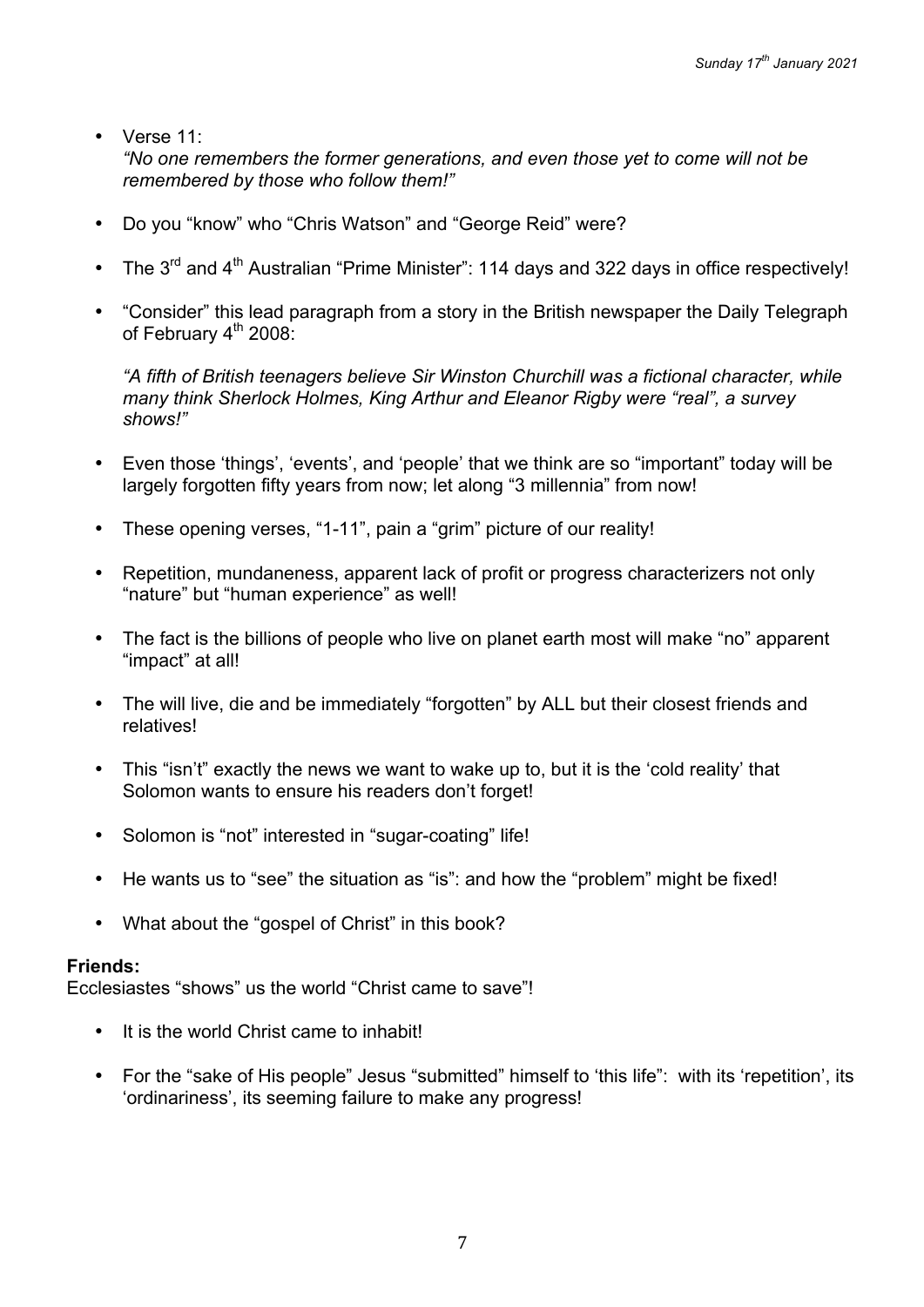- What happened in the "Washington DC not" last week, will happen again, somewhere else in the world, a different country, a different time: so when "this vision" of life brings you frustration, and disappointment, remember that Christ did not come to make you successful in this life, but to "save" you from its evil and fallenness (and your own sin) and to bring you into a world where nothing is ordinary and where everything is "NEW"! *(REV. 21:5)*
- Solomon would later "summarize" the "central question" of his book this way: *(in Ch. 6:12) "For "who" knows what is good for a person in life, during the few and meaningless days they pass through like a shadow? Who can tell them what will happen under the sun after they are "gone"?"*
- There is only "son Person" who knows!
- Solomon will tell us in Chapter 3:11 "God has also set "eternity" in the human heart!"
- The "E" for "eternity" is engraved permanently within you, and it "won't" let you be "content" as an earthbound creature!
- God has "made" us all in "such a way" that until we return home to the arms of our Heavenly Father, we would be like the "prodigal son", a miserable and misplaced heir to a lost kingdom!
- "Howard Mumma was a pastor who served as a guest minister at the "American Church in Paris"!
- On Sunday after the service he noticed people gathering around a man in a dark suit. The man was "Albert Camus", a famous philosopher, author and journalist. He had begun attending church to listen to the organ but continued attending listening to Mumma's sermons! Camus won the 1957 Nobel Prize for literature!
- "Mumma and Camus" became friends in spite of the gulf that separated their beliefs and their notoriety! Their discussions centred around Camus' questions of "religious belief"!
- Camus passed away in 1960, and Pastor Mumma at the age of "92" finally went on the record, about his "conversations" with the French philosopher!
- Camus said to the Pastor: *"the reason I have been coming to church is "because" I am seeking. I'm almost on a pilgrimage – seeking "something" to fill the "void" that I am experiencing – and no one else knows!*
- He continues:

*"I am searching for something that the world is not giving me. The world in which we live and the lives which we live are decidedly "empty"!"*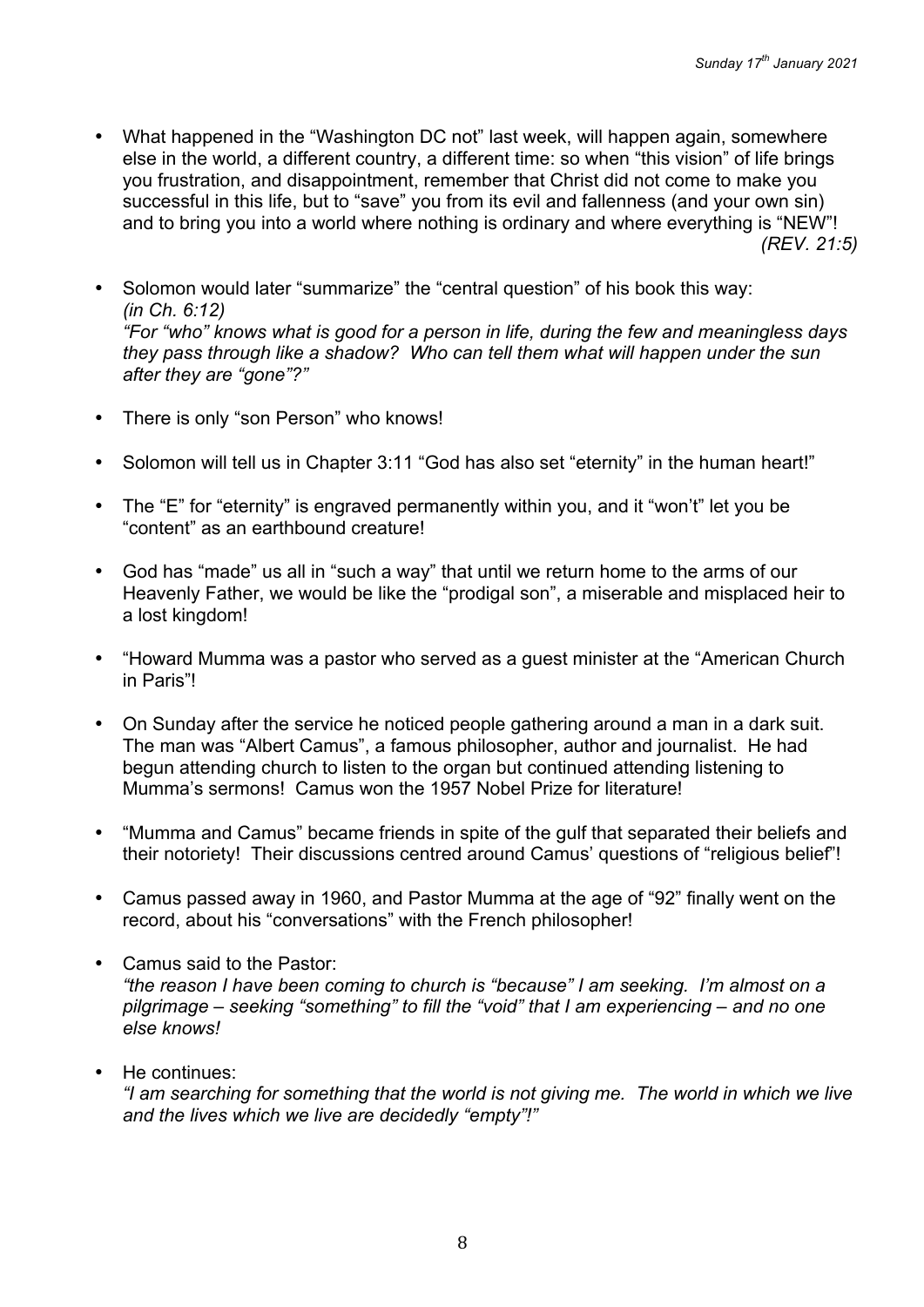• Camus said:

*"Since I have been coming to church, I have been thinking a great deal about the idea of a "transcendent something" that is "other" than this world! Perhaps we are the only ones who have ever asked the great questions of life! On Sunday mornings, I hear the answer is "God"!*

• Camus concludes: *"Howard you have made it very clear to me that we are not the only ones in this world. There is something that is "invisible"! And that there is "help" for all of us!*

## **Friends:**

These are "not" the words of a man who is making a profession of faith in "Jesus Christ" but they are significant!

- "Camus" was willing to "admit" that he had found only spiritual quicksand in the landscape of "meaningless" – and to "consider" that there was a God who "might" satisfy his thirst for meaning after all!
- "However" another "philosopher" lived centuries earlier!
- "Blaise Pascal" (1623-1662) was without equal, a brilliant French thinker, scientist, mathematician and inventor. At 15 he was writing books; as a teenager he invented history's first digital calculating machine! But as a young man he had trouble with the spiritual equations of life and soon became "disillusioned" with the pleasures of his fashionable society!
- Everything seemed "boring" to him!
- "Nothing" was "fresh" or "fulfilling"!
- One night Pascal picked up a Bible and turned to John 17! As he began reading "Verse 3" blazed out like a spark and seemed to set the "room on fire". *"And this is "eternal life": that they know you, the only true God and Jesus Christ, whom you have sent!"*
- Pascal's soul instantly took wing, and he was in the "permanent embrace" of Jesus Christ!
- He immediately took pen and parchment, he began quickly writing down his thoughts:- *"In the year of Grace, 1654, On Monday 23rd November, FIRE God of Abraham, God of Isaac, God of Jacob, not of the philosophers and scholars. Certitude, Certitude, Feeling, Joy, Peace Joy, joy, joy, tears of joy. Jesus Christ Let me never be separated from Him."*
- "Pascal" spent the rest of his short life proclaiming the greatness of God.